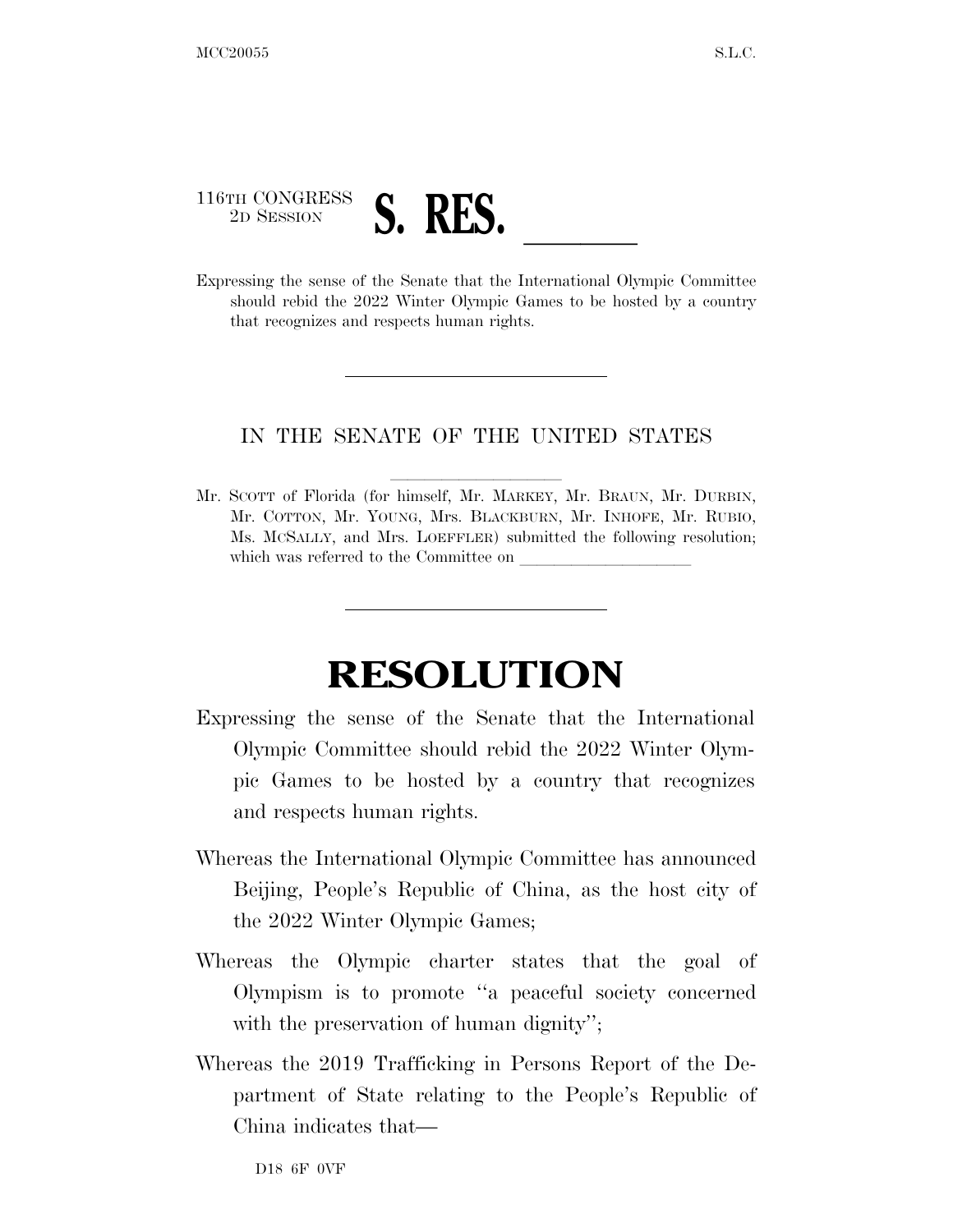(1) authorities in the People's Republic of China have arbitrarily detained more than  $1,000,000$  ethnic Muslims, including Uyghur, ethnic Kazakh, and Kyrgyz individuals, in as many as 1,200 ''vocational training centers'', which are internment camps designed to erase ethnic and religious identities;

(2) the national household registry system of the People's Republic of China restricts the freedom of rural inhabitants to legally change their workplace or residence, placing the internal migrant population of the People's Republic of China at high risk of forced labor in brick kilns, coal mines, and factories;

(3) the Government of the People's Republic of China subjects Christians and members of other religious groups to forced labor in brick kilns, food processing centers, and factories as part of detention for the purpose of ideological indoctrination; and

(4) the Government of the People's Republic of China provides financial incentives for companies to open factories near the internment camps, and local governments receive additional funds from the Government of the People's Republic of China for each inmate forced to work in an internment camp;

Whereas, in October 2019, Radio Free Asia reported that—

(1) the Government of the People's Republic of China, as part of its Pair Up and Become Family program, assigns male Han Chinese ''relatives'' to monitor the homes of Uyghur families in the Xinjiang Uyghur Autonomous Region (XUAR) and to regularly sleep in the same beds as the wives of men detained in the internment camps of the region; and

(2) Uyghur individuals who protest hosting ''relatives'' or refuse to take part in study sessions or other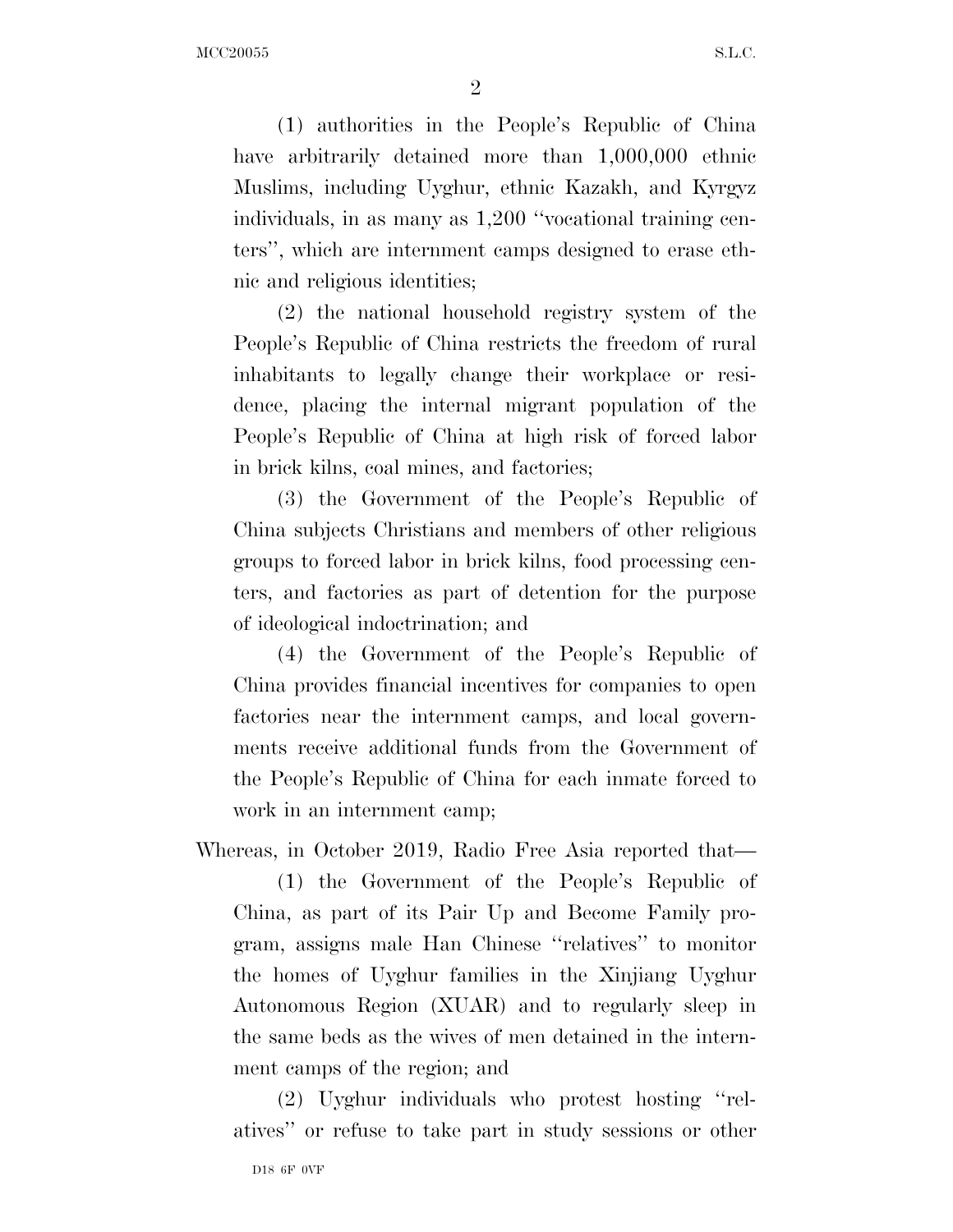MCC20055 S.L.C.

3

activities with the officials in their homes are subject to additional restrictions and may face detention in the internment camps;

- Whereas, in July 2019, Australia, Austria, Belgium, Canada, Denmark, Estonia, Finland, France, Germany, Iceland, Ireland, Japan, Latvia, Lithuania, Luxembourg, the Netherlands, New Zealand, Norway, Spain, Sweden, Switzerland, and the United Kingdom jointly condemned the arbitrary detention and surveillance of Uyghur individuals and other minorities in the Xinjiang Uyghur Autonomous Region;
- Whereas, in June 2019, the Independent Tribunal Into Forced Organ Harvesting from Prisoners of Conscience in China of the China Tribunal found that—

(1) forced organ harvesting has been carried out for years throughout the People's Republic of China on a significant scale, and practitioners of Falun Gong have been the main source of organs; and

(2) the Government of the People's Republic of China has committed crimes against humanity with respect to Uyghur individuals and practitioners of Falun Gong;

Whereas the report of Freedom House entitled ''Freedom in the World 2019'' indicates that—

(1) women, ethnic and religious minorities, and the LGBT community in the People's Republic of China have no opportunity to gain meaningful political representation and are barred from advancing their interests outside the formal structures of the Communist Party of China;

(2) foreign journalists in the People's Republic of China were surveilled, harassed, physically abused, de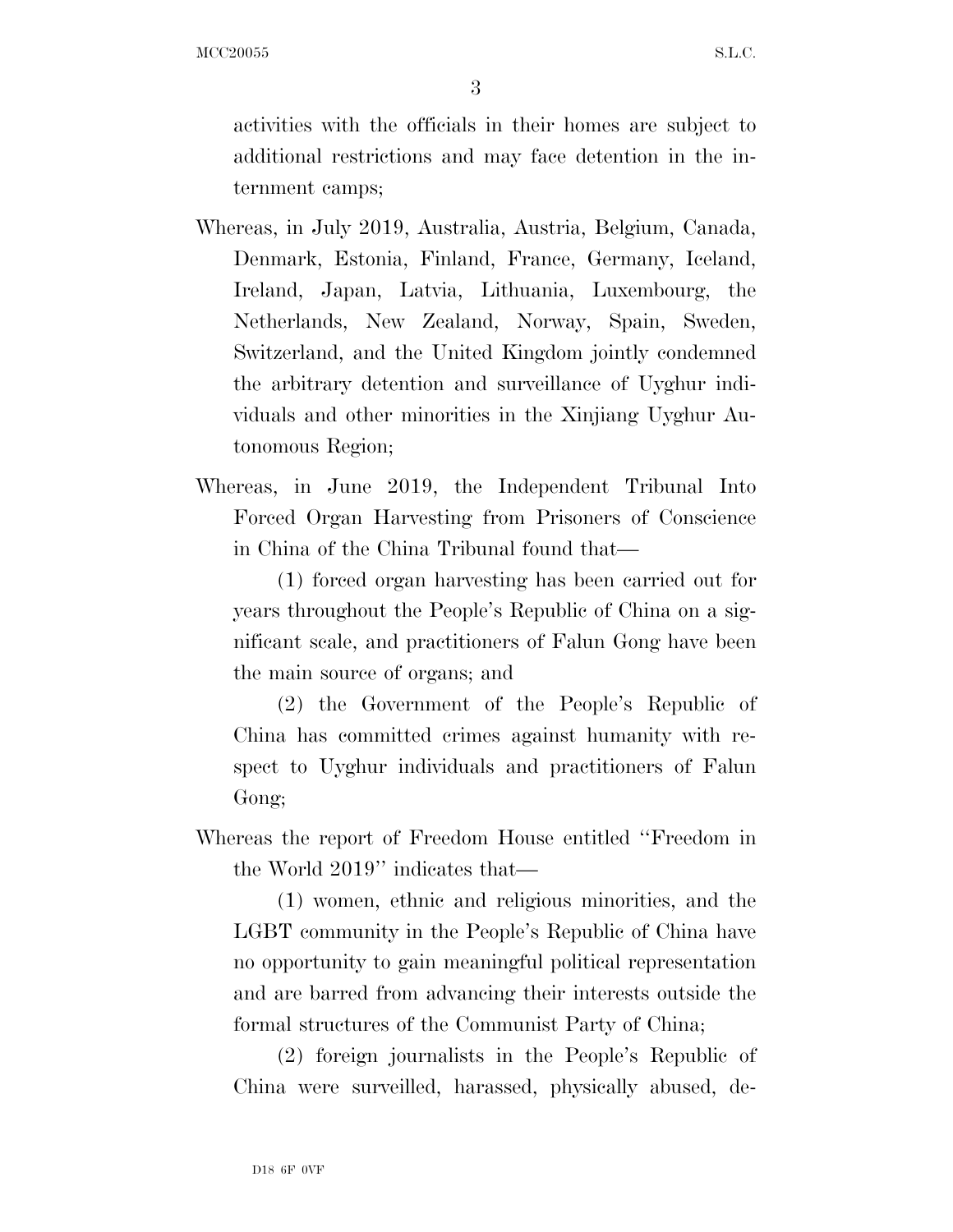MCC20055 S.L.C.

4

tained to prevent meetings with certain individuals, and had their visas withheld;

(3) hundreds of Falun Gong practitioners have recently received long prison terms, and many other individuals were arbitrarily detained in various ''legal education'' facilities, where they were tortured, sometimes fatally, until they abandoned their beliefs;

(4) limitations on due process in the People's Republic of China, including the excessive use of pretrial detention, are rampant, and an extended crackdown on human rights lawyers has weakened the access of defendants to independent legal counsel; and

(5) individuals attempting to petition the Government of the People's Republic of China with respect to grievances or injustices are routinely intercepted in their efforts to travel to Beijing, forcefully returned to their hometowns, or subjected to extralegal detention in ''black jails'', psychiatric institutions, and other sites at which they are at risk of abuse;

Whereas the annual report of the U.S. Congressional-Executive Commission on China for 2019 indicates that—

(1) the one-party authoritarian political system of the People's Republic of China deprives the people of the People's Republic of China of their right to meaningfully participate in electoral processes and public life generally;

(2) in 2019, the Government of the People's Republic of China detained and prosecuted individuals who criticized government officials and policies online and censored or distorted a range of news and information that the Government of the People's Republic of China considered ''politically sensitive'', including—

(A) the 30th anniversary of the Tiananmen Square massacre;

D18 6F 0VF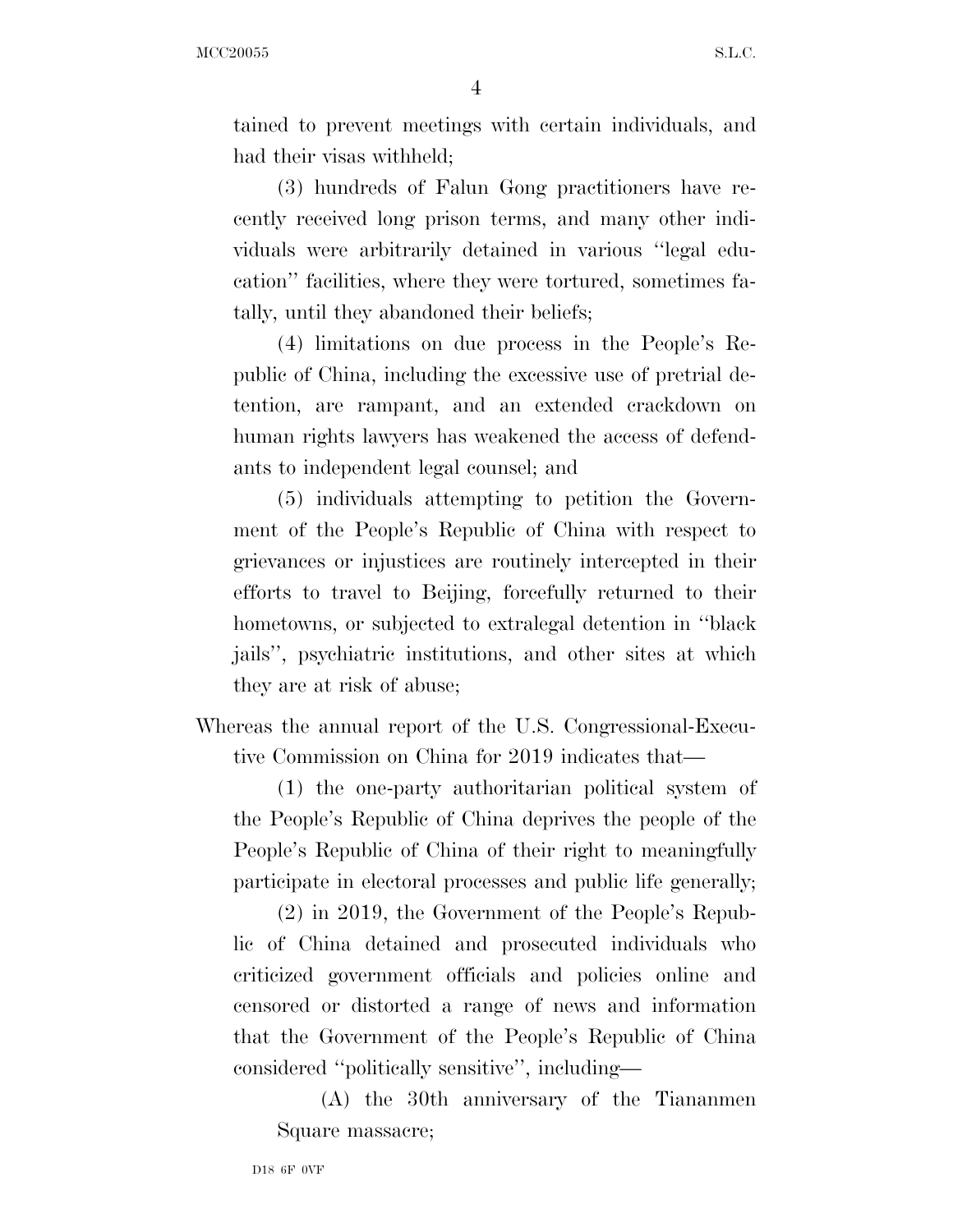(B) human rights abuses in the Xinjiang Uyghur Autonomous Region; and

(C) the protests in Hong Kong against proposed extradition legislation;

(3) Hong Kong authorities, under the influence of the Government of the People's Republic of China, violated fundamental freedoms of the people of Hong Kong, as articulated in the Basic Law, including the freedoms of expression, association, and assembly;

(4) the Government of the People's Republic of China has used propaganda, disinformation, and censorship in an attempt to shape reporting on the Hong Kong protests, attributing the protests to influence by ''foreign forces'', and threatening protesters in Hong Kong;

(5) officials of the Government of the People's Republic of China and the Communist Party of China continue to abuse criminal law and police power to punish critics and ''maintain stability'' with the goal of perpetuating one-party rule, often targeting human rights advocates, religious believers, and ethnic minority groups; and

(6) the Government of the People's Republic of China is likely committing crimes against humanity;

Whereas, before the 2008 Summer Olympics were held in Beijing, the Department of State Country Report on Human Rights Practices for 2006 reported that the Government of the People's Republic of China practiced severe cultural and religious repression of minorities, especially of Uyghur individuals in the Xinjiang Uyghur Autonomous Region, and according to the Department of State Country Reports on Human Rights Practices for 2018, such repression has intensified since the 2008 Summer Olympics in Beijing;

D18 6F 0VF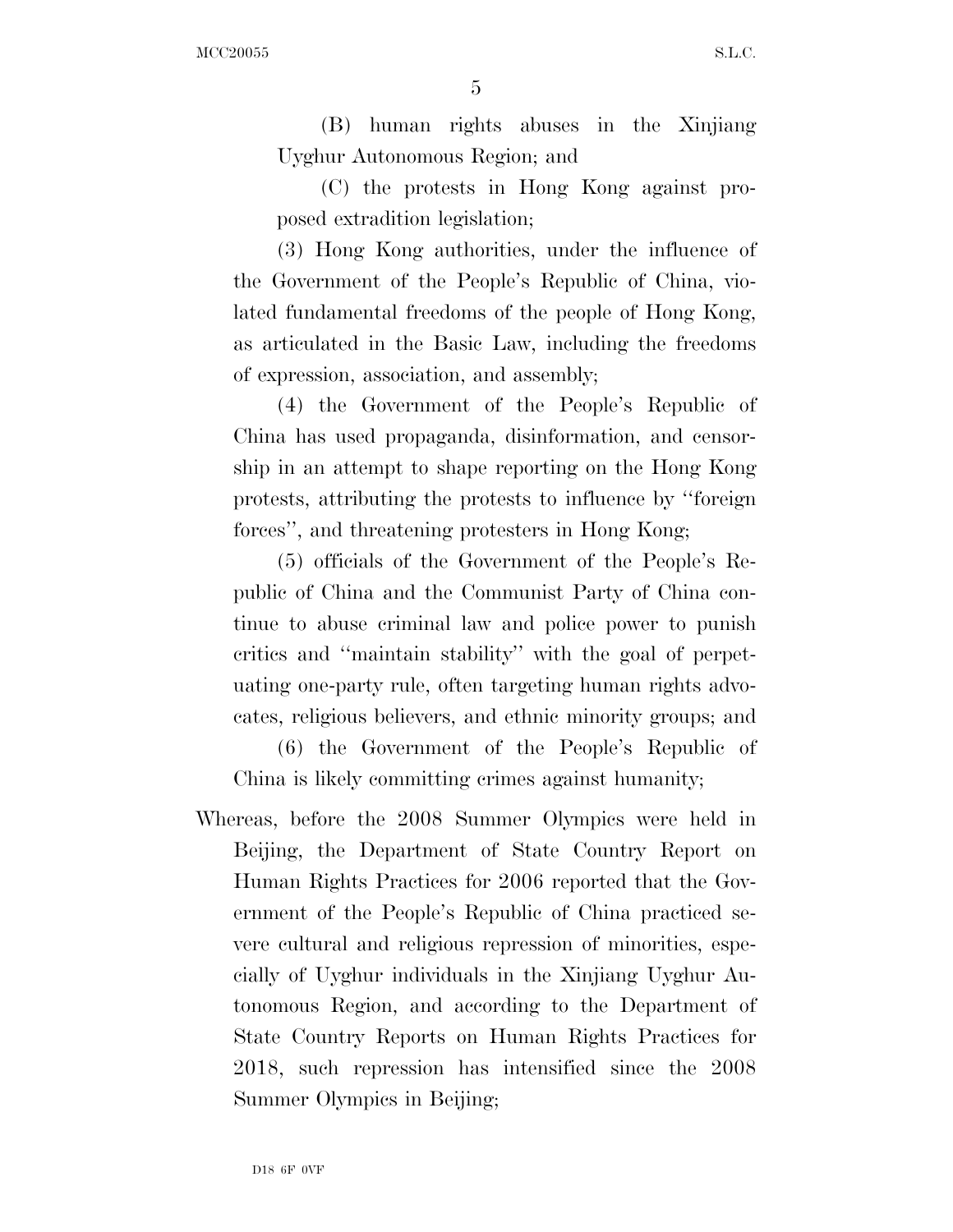Whereas four Special Rapporteurs of the United Nations have urged the governing authorities in Hong Kong and the People's Republic of China to ensure protestors in Hong Kong may fully exercise the right to peacefully assemble, including—

(1) the Special Rapporteur on the promotion and protection of the right to freedom of opinion and expression;

(2) the Special Rapporteur on the situation of human rights defenders;

(3) the Special Rapporteur on the rights to freedom of peaceful assembly and of association; and

(4) the Special Rapporteur on torture and other cruel, inhuman or degrading treatment or punishment;

- Whereas police in Hong Kong have arrested more than 6,000 individuals and fired more than 16,000 rounds of tear gas during the seven months of protests by people of Hong Kong seeking to uphold their liberties and the autonomy of Hong Kong, as articulated in the Basic Law of the Hong Kong Special Administrative Region of the People's Republic of China (referred to in this preamble as the ''Basic Law'');
- Whereas the report of the Network of Chinese Human Rights Defenders entitled ''Defending Rights in a 'No Rights Zone': Annual Report on the Situation of Human Rights Defenders in China  $(2018)$ " indicates that—

(1) authorities in the People's Republic of China continue to charge Tibetans with ''inciting separatism'' for expressing political or religious dissent and impose heavy prison sentences on such individuals;

(2) the Government of the People's Republic of China continues to implement its draconian 2017 cyber-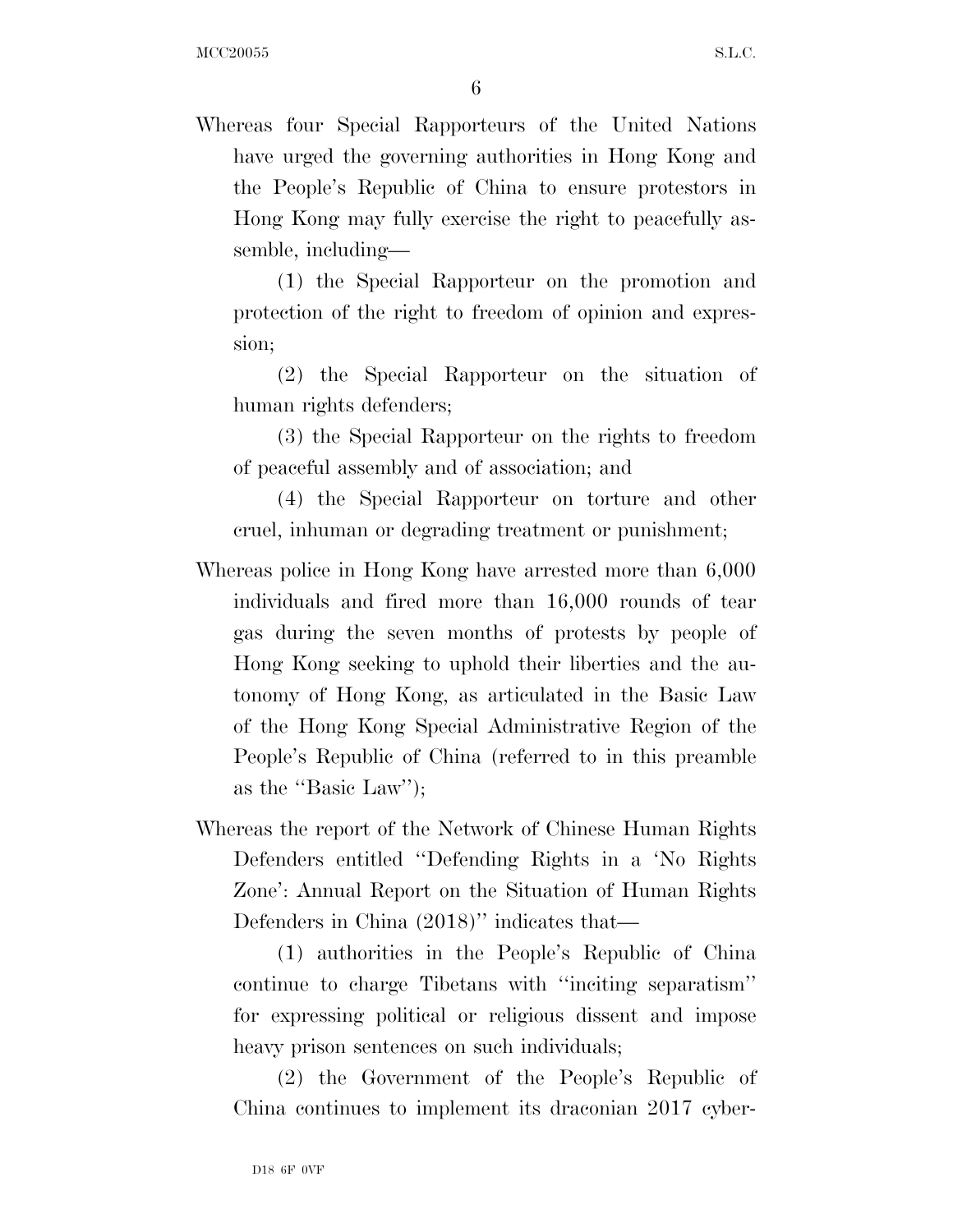security law, which authorizes invasive cyber surveillance and provides broad authority to restrict and penalize online expression;

(3) the Government of the People's Republic of China intends to have ''full coverage, connectivity, and control'' of the entire People's Republic of China by police video surveillance by 2020; and

(4) the Government of the People's Republic of China boldly retaliates against human rights advocates for their work upholding international standards and cooperating with the United Nations human rights mechanisms;

- Whereas, in January 2020, the editorial board of The Washington Post questioned whether the People's Republic of China should ''be allowed to host the 2022 Winter Olympics in one city while running concentration camps in another''; and
- Whereas the flagrant human rights abuses committed by the Government of the People's Republic of China are inconsistent with Olympic values: Now, therefore, be it

| $\mathbf{1}$   | <i>Resolved</i> , That—                              |
|----------------|------------------------------------------------------|
| $\overline{2}$ | (1) the Senate supports the values of Olympism       |
| 3              | and the principles of Team USA with respect to the   |
| $\overline{4}$ | protection of-                                       |
| 5              | $(A)$ the rights, safety, and well-being of          |
| 6              | athletes; and                                        |
| 7              | (B) the integrity of sport; and                      |
| 8              | $(2)$ it is the sense of the Senate that, consistent |
| 9              | with the principles of the International Olympic     |
|                |                                                      |